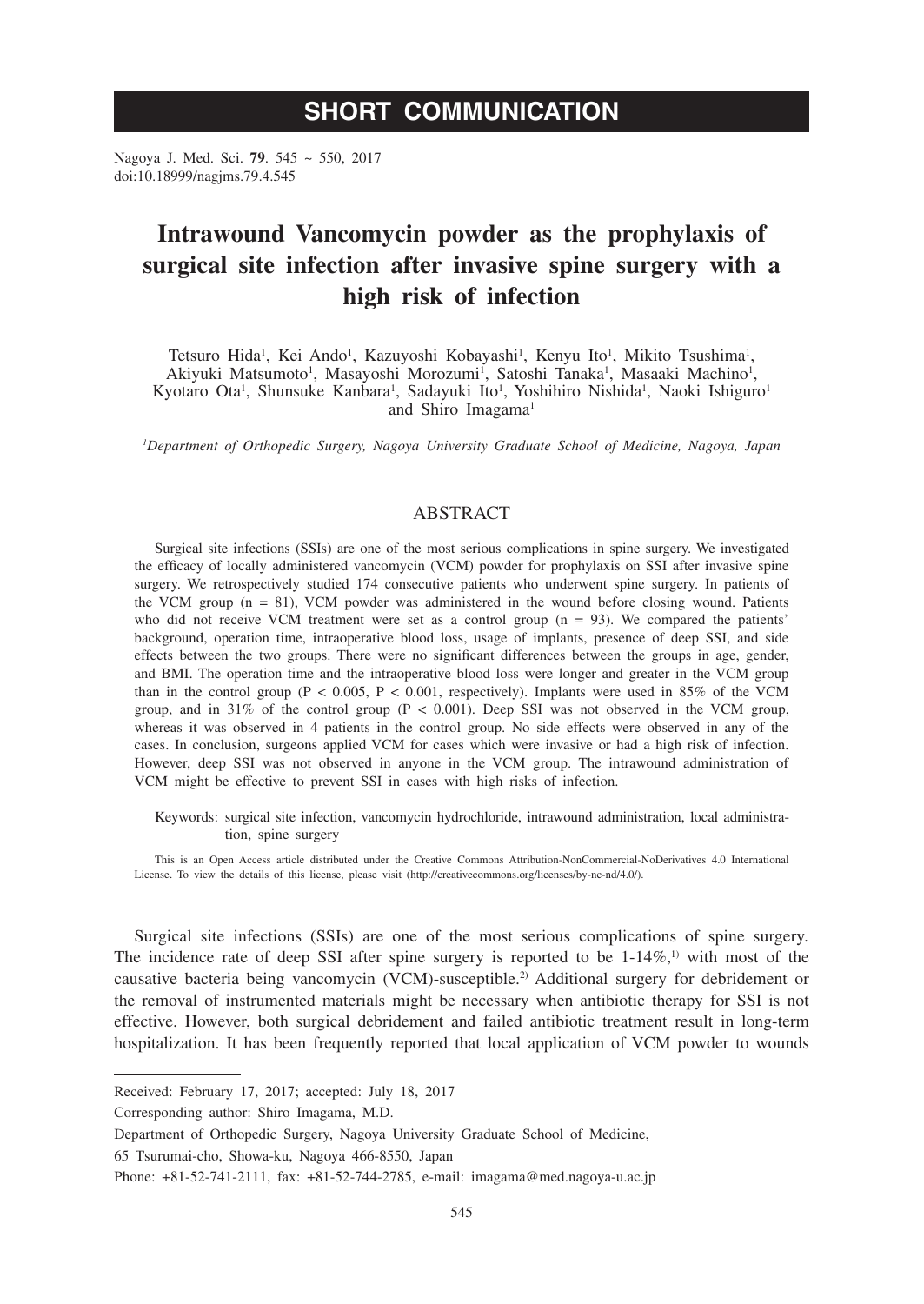is effective after spine surgery; $3-5$ ) however, its effectiveness in cases with a high risk of infection is still controversial. In this study, we investigated the efficacy of locally applied VCM powder in the prevention of SSIs after spine surgery.

## **METHODS**

We studied patients who had spine surgery in our hospital from August 2014 until April 2016. However, patients who had surgery for existing infections were excluded from the study. Therefore, we studied 174 patients (mean age,  $49 \pm 23$  years old; 79 males and 95 females) retrospectively. The Institutional Review Board of Nagoya University Graduate School of Medicine approved the off-label use of intrawound VCM (No. TF15003) and the study design (No.355-2). This study was carried out after obtaining the consent of each participant. The patients received identical standard operative and post-operative care procedures based on protocolized department guidelines. All the patients planned to use implant  $(n = 98, 56.3\%)$  were routinely screened for nasal colonization by methicillin-resistant *Staphylococcus aureus*; however, none of the case was positive. Patients with diabetes underwent perioperative glycemic control, which was performed by endocrinologists. Surgical sites were prepped with 10% iodine more than three times and covered with iodine-containing dressing preoperatively. Cefazolin sodium (1 g) was administered as an intravenous infusion within 60 min before the start of surgery, and then every three hours during surgery. No patient was administered intravenous VCM prior to or during surgery. During surgery, anesthesiologists performed glycemic control. The target blood glucose level was less than 200 mg/dL. Normothermia was maintained in all patients. In patients who received VCM treatment (VCM group), either 1 g (adult) or 0.5 g (child  $<$  12 years) of VCM hydrochloride powder was applied to the wound and bone grafts before the wound was closed. Patients who did not receive VCM treatment were used as a control group. In both groups, drain tubes were placed in the wound for a minimum of two days, and removed if the drainage was less than 100 ml/day. We examined the following items and compared them between the two groups: patients' background, use or non-use of immunosuppressant, surgery duration, intraoperative blood loss, duration of wound drainage, use or non-use of implants, number of fused vertebrae, presence or absence of deep SSI based on World Health Organization criteria, $6$  and the occurrence of adverse effects (allergies, renal failure, red man syndrome, or auditory disorders) associated with VCM use.

For statistical analysis, we performed a Chi-square test, a Fisher's exact test, and a *t*-test. P values less than 0.05 were considered statistically significant. The data have been presented as mean ± standard deviation.

#### RESULTS

There were 81 patients in the VCM group and 93 patients in the control group. All patients were followed more than one year. Follow up period (mean  $\pm$  standard deviation) was 20.4  $\pm$  6.5 months in the VCM group and 22.5  $\pm$  6.6 months in the control group ( $p = 0.43$ ). All surgeries were performed by or under the supervision of three skilled faculty surgeons (SI, KA, and KK). The primary surgeon did not differ between the groups  $(p = 0.72)$ . The demographic and surgery data of the patients are shown in Table 1. There were no significant differences between the groups in mean age, gender ratio, and body mass index  $(p = 0.62, p = 0.88,$  and  $p = 0.48$ , respectively). Immunosuppressants other than oral steroids were not administered to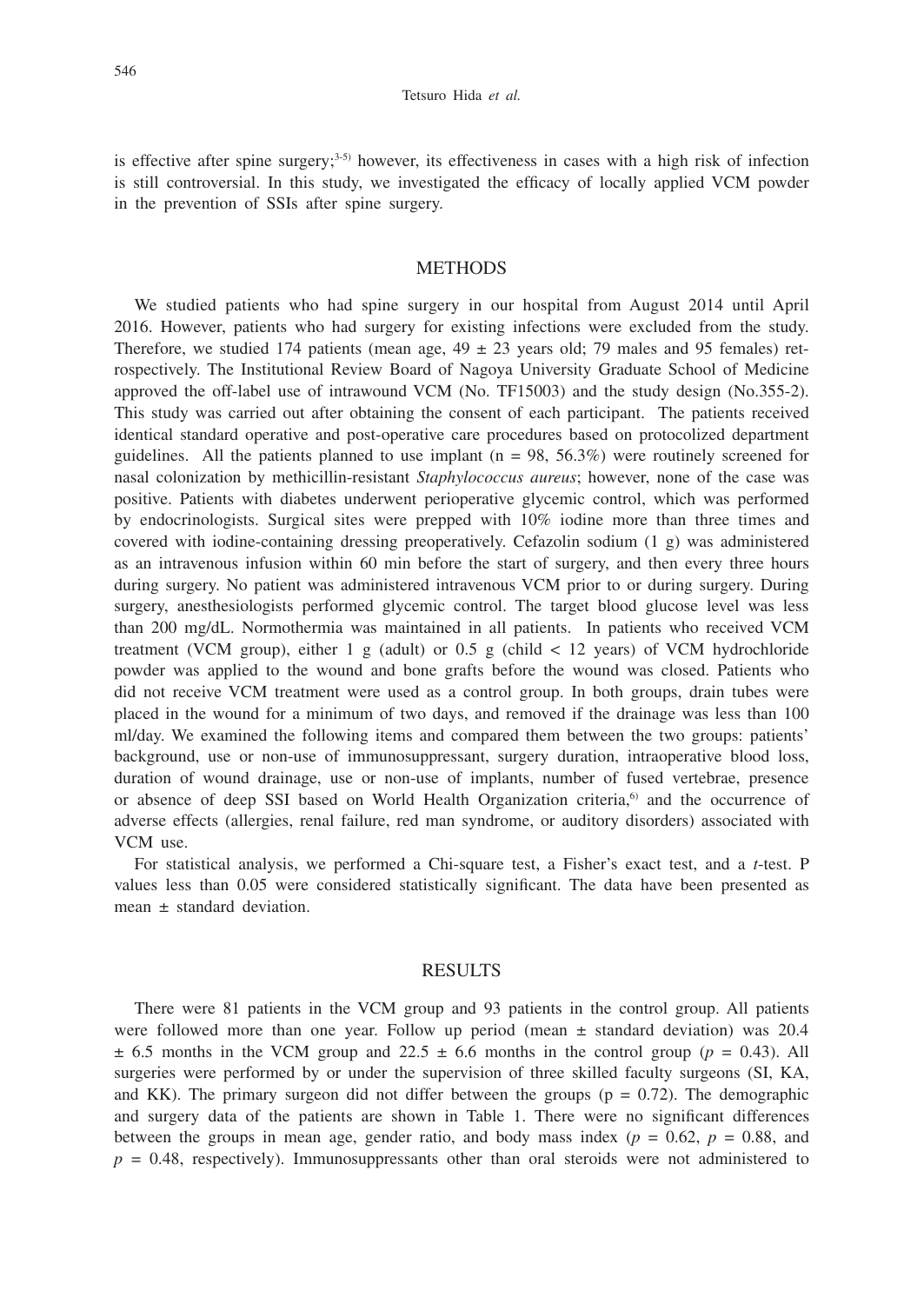any patient. There was no significant difference in the use of oral steroids between the groups  $(p = 0.60)$ . The VCM group showed significantly higher values in the mean surgery duration and intraoperative blood loss than the control group ( $p < 0.005$  and  $p < 0.001$ , respectively). There was no significant difference in the duration of drainage  $(p = 0.18)$ . Implants were used in 85% and 31% of the patients in the VCM and control groups, respectively ( $p < 0.001$ ). The numbers of fused vertebrae in patients with implants (n = 98) were 7.0  $\pm$  4.8 and 4.5  $\pm$  3.4 in the VCM and control groups, respectively ( $p < 0.01$ ). The incidence of deep SSI was 0% in the VCM group and 4.3% (4 patients) in the control group (Table 2). The following causative bacteria were detected in the infection cases: methicillin-resistant *Staphylococcus aureus* (1 case), methicillin-resistant *Staphylococcus epidermidis* (2 cases), and *Escherichia coli* (1 case). All of Staphylococcus strains were VCM susceptible. Two of the infected patients received successful conservative treatment with antibiotics; however, in the other two cases, additional debridement surgery had to be performed. No adverse effects (allergies, renal failure, red man syndrome, auditory disorders and local soft tissue problems) usually associated with the use of VCM were observed in any of the cases.

### DISCUSSION

The results showed that the duration of surgery, blood loss rate, rate of implant use, and the number of fused vertebrae were longer or higher in the VCM group than they were in the control group. We found that the surgeons tended to apply VCM into the wounds when the surgery was

| Control group<br>VCM group<br>$p$ value<br>Number of cases<br>93<br>81<br>46%<br>44%<br>0.81<br>Male ratio<br>$50.3 \pm 22.2$<br>$48.4 \pm 23.8$<br>0.60<br>Age (years)<br>$22.6 \pm 5.9$<br>Body mass index $(kg/m2)$<br>$22.0 \pm 4.7$<br>0.81<br>$11\%$<br>42%<br>< 0.001<br>Diabetes<br>$1.1\%$<br>0.60<br>Use of oral steroid<br>$2.4\%$<br>< 0.005<br>Surgery duration (min)<br>$199 \pm 93$<br>$266 \pm 127$<br>< 0.001<br>Blood loss (ml)<br>$198 \pm 252$<br>$726 \pm 725$<br>Duration of drainage (days)<br>$2.3 \pm 0.6$<br>$2.4 \pm 0.6$<br>0.18<br>0.19<br>Revision surgery case<br>$7.5\%$<br>13.6%<br>85%<br>< 0.001<br>Implant usage<br>31%<br>Number of fused vertebrae<br>$4.5 \pm 3.4$<br>$7.0 \pm 4.8$<br>< 0.01<br>(in cases with implants)<br>< 0.001<br>Details of spinal disorder (number)<br>Scoliosis<br>14<br>30<br>25<br>Degenerative disease<br>17<br>Spinal cord tumor<br>46<br>14<br>OPLL<br>6<br>16<br>$\overline{2}$<br>Others<br>4 |  |  |
|----------------------------------------------------------------------------------------------------------------------------------------------------------------------------------------------------------------------------------------------------------------------------------------------------------------------------------------------------------------------------------------------------------------------------------------------------------------------------------------------------------------------------------------------------------------------------------------------------------------------------------------------------------------------------------------------------------------------------------------------------------------------------------------------------------------------------------------------------------------------------------------------------------------------------------------------------------------------|--|--|
|                                                                                                                                                                                                                                                                                                                                                                                                                                                                                                                                                                                                                                                                                                                                                                                                                                                                                                                                                                      |  |  |
|                                                                                                                                                                                                                                                                                                                                                                                                                                                                                                                                                                                                                                                                                                                                                                                                                                                                                                                                                                      |  |  |
|                                                                                                                                                                                                                                                                                                                                                                                                                                                                                                                                                                                                                                                                                                                                                                                                                                                                                                                                                                      |  |  |
|                                                                                                                                                                                                                                                                                                                                                                                                                                                                                                                                                                                                                                                                                                                                                                                                                                                                                                                                                                      |  |  |
|                                                                                                                                                                                                                                                                                                                                                                                                                                                                                                                                                                                                                                                                                                                                                                                                                                                                                                                                                                      |  |  |
|                                                                                                                                                                                                                                                                                                                                                                                                                                                                                                                                                                                                                                                                                                                                                                                                                                                                                                                                                                      |  |  |
|                                                                                                                                                                                                                                                                                                                                                                                                                                                                                                                                                                                                                                                                                                                                                                                                                                                                                                                                                                      |  |  |
|                                                                                                                                                                                                                                                                                                                                                                                                                                                                                                                                                                                                                                                                                                                                                                                                                                                                                                                                                                      |  |  |
|                                                                                                                                                                                                                                                                                                                                                                                                                                                                                                                                                                                                                                                                                                                                                                                                                                                                                                                                                                      |  |  |
|                                                                                                                                                                                                                                                                                                                                                                                                                                                                                                                                                                                                                                                                                                                                                                                                                                                                                                                                                                      |  |  |
|                                                                                                                                                                                                                                                                                                                                                                                                                                                                                                                                                                                                                                                                                                                                                                                                                                                                                                                                                                      |  |  |
|                                                                                                                                                                                                                                                                                                                                                                                                                                                                                                                                                                                                                                                                                                                                                                                                                                                                                                                                                                      |  |  |
|                                                                                                                                                                                                                                                                                                                                                                                                                                                                                                                                                                                                                                                                                                                                                                                                                                                                                                                                                                      |  |  |
|                                                                                                                                                                                                                                                                                                                                                                                                                                                                                                                                                                                                                                                                                                                                                                                                                                                                                                                                                                      |  |  |
|                                                                                                                                                                                                                                                                                                                                                                                                                                                                                                                                                                                                                                                                                                                                                                                                                                                                                                                                                                      |  |  |
|                                                                                                                                                                                                                                                                                                                                                                                                                                                                                                                                                                                                                                                                                                                                                                                                                                                                                                                                                                      |  |  |
|                                                                                                                                                                                                                                                                                                                                                                                                                                                                                                                                                                                                                                                                                                                                                                                                                                                                                                                                                                      |  |  |
|                                                                                                                                                                                                                                                                                                                                                                                                                                                                                                                                                                                                                                                                                                                                                                                                                                                                                                                                                                      |  |  |
|                                                                                                                                                                                                                                                                                                                                                                                                                                                                                                                                                                                                                                                                                                                                                                                                                                                                                                                                                                      |  |  |
|                                                                                                                                                                                                                                                                                                                                                                                                                                                                                                                                                                                                                                                                                                                                                                                                                                                                                                                                                                      |  |  |
|                                                                                                                                                                                                                                                                                                                                                                                                                                                                                                                                                                                                                                                                                                                                                                                                                                                                                                                                                                      |  |  |

**Table 1** Demographic and surgery data of the patients.

VCM, vancomycin; OPLL, ossification of the posterior longitudinal ligament.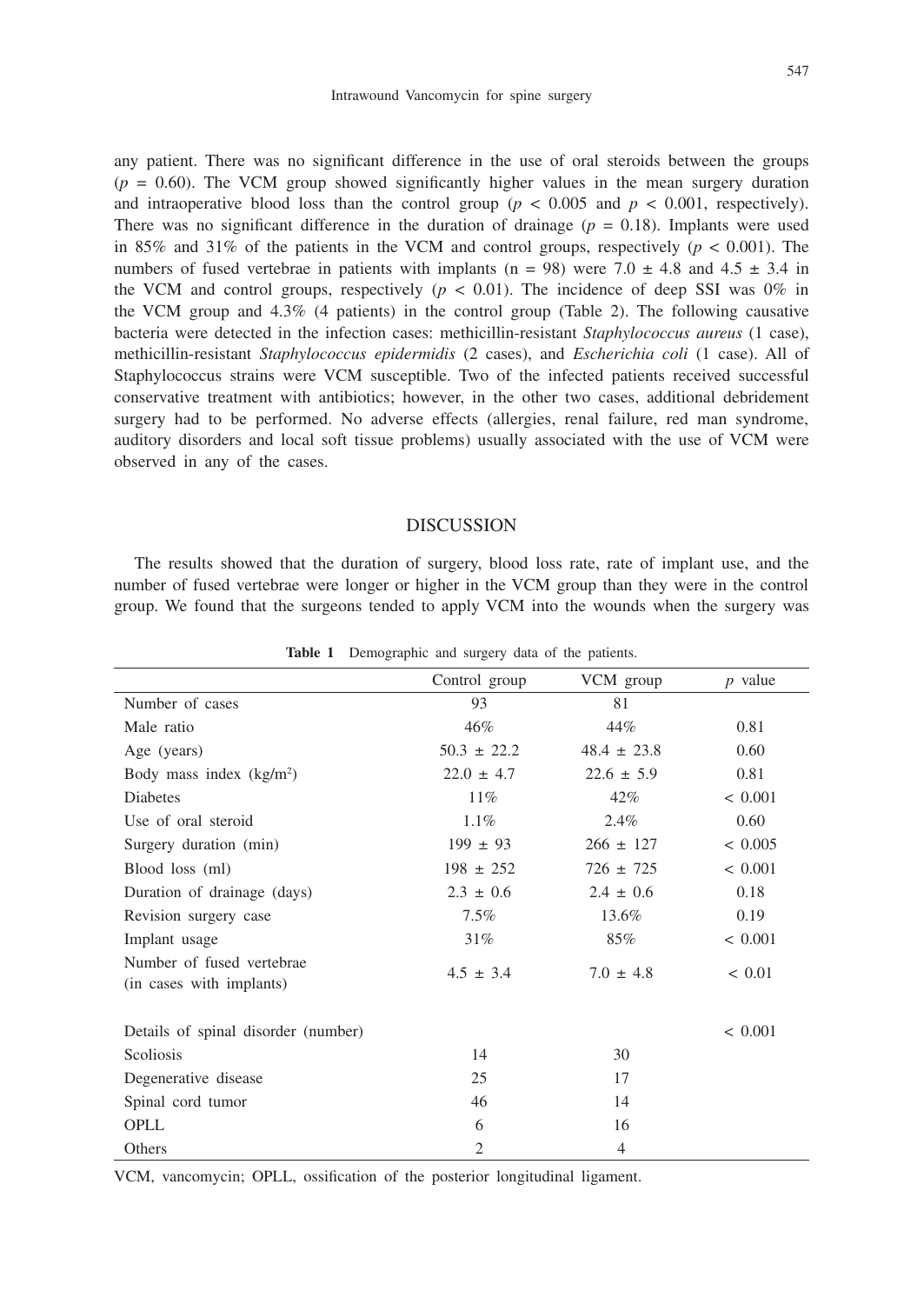| Group   | Age $(y)$ ,<br>sex | Bacterial strain | Disease / surgery                                     | Surgery dura-<br>tion $(min)$ /<br>blood loss (ml) | Treatment for<br>infection   |
|---------|--------------------|------------------|-------------------------------------------------------|----------------------------------------------------|------------------------------|
| Control | 35 / female        | E. coli          | Lumbar vertebral tumor /<br>Revision posterior fusion | 409 / 454                                          | Debridement                  |
| Control | 55 / female        | <b>MRSE</b>      | Degenerative lumbar<br>listhesis / PLIF               | 105/400                                            | Debridement.<br>cage removal |
| Control | $68 /$ male        | <b>MRSE</b>      | Degenerative lumbar<br>listhesis / Revision PLIF      | 363 / 630                                          | Non-surgical<br>treatment    |
| Control | 72. / male         | <b>MRSA</b>      | Cervical spondylotic<br>myelopathy / Laminoplasty     | 90/60                                              | Non-surgical<br>treatment    |

**Table 2** Details of patients with deep surgical site infection.

*E. coli*, *escherichia coli*; MRSE, methicillin-resistant *staphylococcus epidermidis;* MRSA*,* methicillinresistant *staphylococcus aureus*; PLIF, posterior lumbar interbody fusion.

invasive or had a high risk of infection. Although there was a high risk of developing infections in many of the cases, deep SSI was not observed in the VCM group. To our knowledge, this report is the first to indicate the efficacy of intrawound VCM treatment after spine surgery in Japanese patients.

There is little evidence of local VCM application in the prophylaxis of SSI in cases with a high risk of infection. Tubaki et al. reported that local application of VCM to surgical wounds did not significantly reduce the incidence of infection after spine surgery in a randomized controlled study.<sup>7)</sup> In that study, there were limitations such as the lack of power analysis and a low infection rate (1.61-1.68%), which indicated that the risk of developing an infection was relatively low. Various retrospective studies have reported decreased relative risks for SSI (0.086- 0.23) and safety after intrawound use of VCM. $3-5$  On these basis, intrawound VCM treatment is recommended in pediatric spine surgery guidelines.<sup>8)</sup>

The biggest concern about intrawound VCM is its safety. Sweet et al. studied the serum level of VCM after intrawound application of  $2 \text{ g}$  VCM in 178 patients who had undergone spine surgery. The minimum sensitivity of the blood test to VCM was 0.6 μg/ml in that study. The results showed that VCM was not detected in serum in 80% of the patients. In 20% of the patients in whose serum VCM was detected, the average VCM level was 1.6 μg/ml at postoperative day 1.3) The serum level was quite low compared to the recommended safety margin of VCM ( $\lt 15 \mu g / \text{mL}$ ).<sup>9)</sup> The molecular mass of VCM is high; therefore, it is not easily absorbed into the blood, $3$  and the risks of its side effects, such as renal failure and red man syndrome, are quite low.3-5,7) Although none of the case measured the serum concentration of VCM, no adverse effects were observed in the current study. Furthermore, it has been reported that an effective concentration of VCM is detected in wound drainage on the third day after surgery.<sup>3)</sup>

It has been reported that, in clinical settings, no differences are observed in pseudoarthrosis rate with or without local VCM powder application after posterior cervical fusion.<sup>4)</sup> Furthermore, it has been shown that VCM does not suppress *in vitro* proliferation of human osteoblasts<sup>10</sup> or delay *in vivo* bone fusion in posterior lumbar fusion in rats.11) These indicate that intrawound VCM would not obstruct bone healing.

There were several limitations in this study. Firstly, patients' background information and surgical interventions were different between the VCM and control groups. In addition, there was a large selection bias. The surgeons tended to use VCM in cases where the risk of infection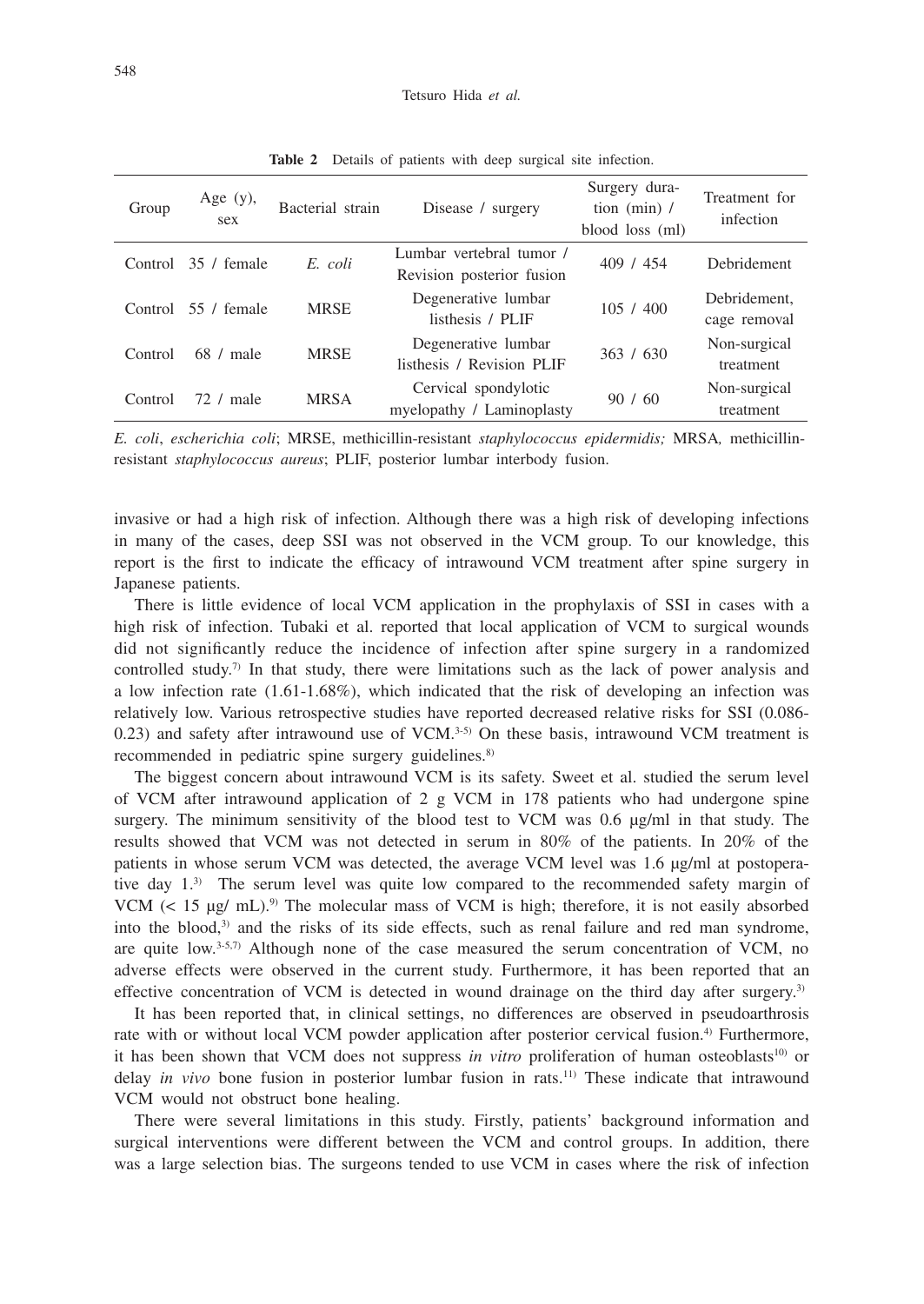was high. Since we did not set strict criteria for the application of intrawound VCM, VCM use was the surgeon's choice. Because patients in the VCM group had a higher risk of developing infections and underwent more invasive surgeries than those in the control group did. Therefore, we might have biased for the effect of VCM in preventing SSIs. Another limitation was the small number of subjects used in the study. As a result, the statistical power was not high enough to compare the occurrence of SSIs between the two groups. We therefore plan to conduct a randomized controlled trial with an adequate number of cases.

In conclusion, the intrawound application of VCM powder might be safe and effective in preventing SSIs after spine surgeries in cases with a high risk of infection.

## ACKNOWLEDGMENTS

The authors wish to thank Ms. Marie Miyazaki and Ms. Erika Takano for their assistance in the data collection.

## CONFLICT OF INTEREST

This study was funded by a research grant in 2016 from Nagoya Spine Group which is a nonprofit organization in Japan (details can be found at http://nsg.umin.jp/page1.html). The sponsor, Nagoya Spine Group, played no role in the study design, data collection, data analysis, data interpretation, or writing of the report. No benefits in any form have been or will be received from a commercial party related directly or indirectly to the subject of this article.

### **REFERENCES**

- 1) Radcliff KE, Neusner AD, Millhouse PW, Harrop JD, Kepler CK, Rasouli MR, et al. What is new in the diagnosis and prevention of spine surgical site infections. *Spine J*, 2015; 15: 336-347.
- 2) Kobayashi K, Imagama S, Ito Z, Ando K, Yagi H, Hida T, et al. Is a Drain Tip Culture Required After Spinal Surgery? *Clin Spine Surg*, 2016; Epub ahead of print.
- 3) Sweet FA, Roh M, Sliva C. Intrawound application of vancomycin for prophylaxis in instrumented thoracolumbar fusions: efficacy, drug levels, and patient outcomes. *Spine (Phila Pa 1976)*, 2011; 36: 2084-2088.
- 4) Strom RG, Pacione D, Kalhorn SP, Frempong-Boadu AK. Decreased risk of wound infection after posterior cervical fusion with routine local application of vancomycin powder. *Spine (Phila Pa 1976)*, 2013; 38: 991-994.
- 5) Dennis HH, Wei DT, Darren KZ, Shantakumar JT, Kumar N, Lau LL, et al. Is Intraoperative Local Vancomycin Powder the Answer to Surgical Site Infections in Spine Surgery? *Spine (Phila Pa 1976)*, 2017; 42: 267-274.
- 6) Allegranzi B, Zayed B, Bischoff P, Kubilay NZ, de Jonge S, de Vries F, et al. New WHO recommendations on intraoperative and postoperative measures for surgical site infection prevention: an evidence-based global perspective. *Lancet Infect Dis*, 2016.
- 7) Tubaki VR, Rajasekaran S, Shetty AP. Effects of using intravenous antibiotic only versus local intrawound vancomycin antibiotic powder application in addition to intravenous antibiotics on postoperative infection in spine surgery in 907 patients. *Spine (Phila Pa 1976)*, 2013; 38: 2149-2155.
- 8) Vitale MG, Riedel MD, Glotzbecker MP, Matsumoto H, Roye DP, Akbarnia BA, et al. Building consensus: development of a Best Practice Guideline (BPG) for surgical site infection (SSI) prevention in high-risk pediatric spine surgery. *J Pediatr Orthop*, 2013; 33: 471-478.
- 9) Thomson AH, Staatz CE, Tobin CM, Gall M, Lovering AM. Development and evaluation of vancomycin dosage guidelines designed to achieve new target concentrations. *J Antimicrob Chemother*, 2009; 63: 1050- 1057.
- 10) Philp AM, Raja S, Philp A, Ede MP, Jones SW. The effect of Vancomycin and Gentamicin Antibiotics on